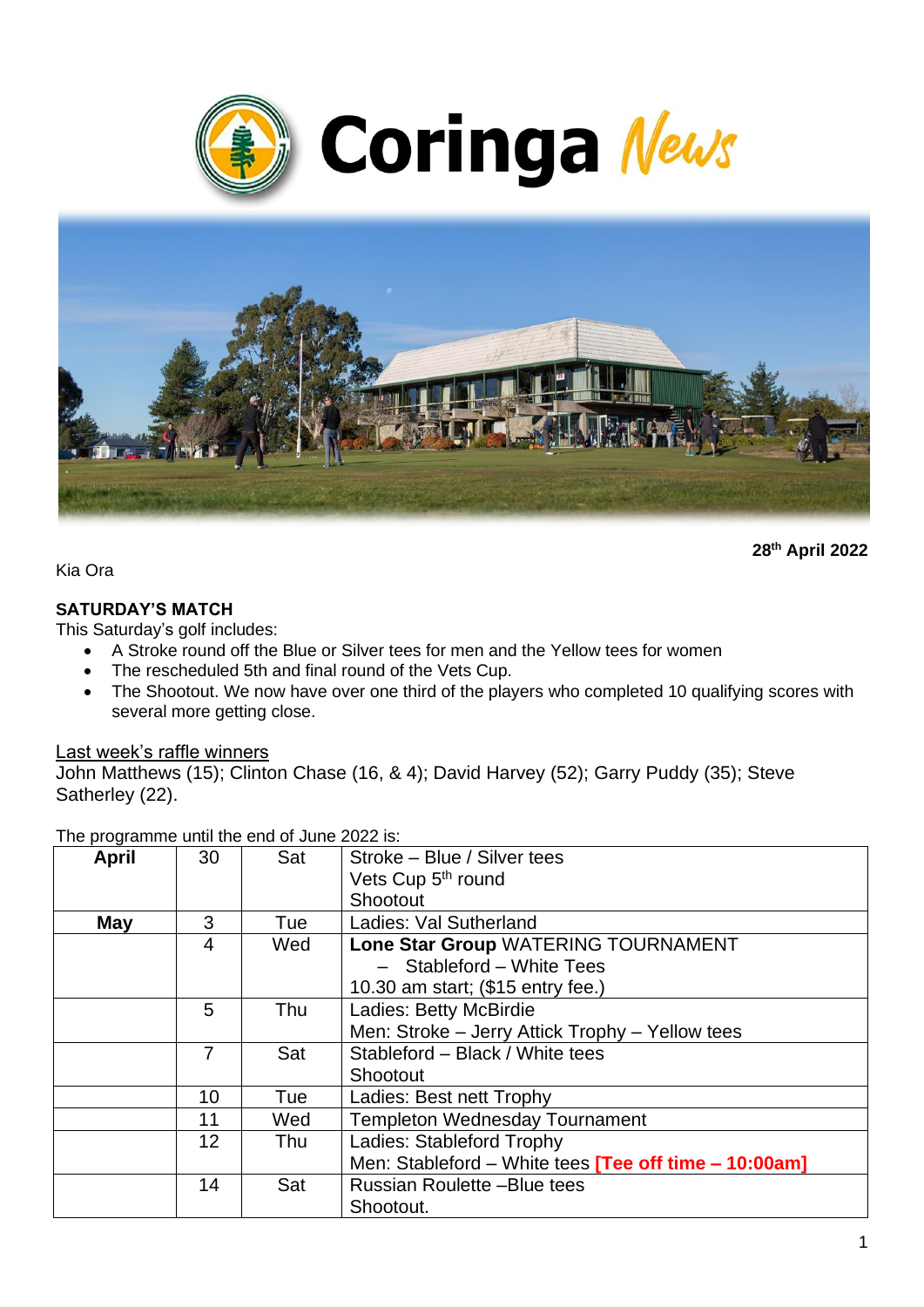|      | 17             | Tue         | Ladies: Stableford / NTP                                          |
|------|----------------|-------------|-------------------------------------------------------------------|
|      | 18             | Wed         | WEDNESDAY TOURNAMENT - Stableford - Silver Tees                   |
|      |                |             | - 11 am start; \$10 entry fee.                                    |
|      | 19             | Thu         | Ladies: Visiters Day 9-hole                                       |
|      |                |             | Men: Par - Yellow tees                                            |
|      | 21             | Sat         | Stoke - Silver tees                                               |
|      |                |             | Qualifying Howarth Salvers (best 8 in 4 grades to qualify)        |
|      |                |             | Shootout                                                          |
|      | 24             | Tue         | Ladies: Putting                                                   |
|      | 25             | Wed         | Ellesmere Wednesday Tournament                                    |
|      | 26             | Thu         | Ladies: LGU                                                       |
|      |                |             | Men: Stableford - Yellow tees.                                    |
|      | 28             | Sat         | American Stableford - Blue / Silver tees                          |
|      |                |             | 1 <sup>st</sup> round Matchplay Howarth Salvers - (Silver tees on |
|      |                |             | handicap).                                                        |
|      |                |             | Shootout                                                          |
|      | 31             | Tue         | Ladies: Stableford                                                |
| June | 1              | Wed         | Lone Star Group WATERING TOURNAMENT                               |
|      |                |             | - Stableford - White Tees.                                        |
|      |                |             | 10.30 am start; (\$15 entry fee.).                                |
|      | $\overline{2}$ | Thu         | Ladies: Betty McBirdie                                            |
|      |                |             | Men: Stroke - Jerry Attick Trophy - Yellow tees.                  |
|      | 4              | Sat         | <b>Queen's Birthday Weekend</b>                                   |
|      |                |             | Stroke - Black/ White tees                                        |
|      |                |             | Winter ringers $-1st$ round.                                      |
|      | 7              | Tue         | Ladies: Val Sutherland                                            |
|      | 8              | Wed         | <b>Templeton Wednesday Tournament</b>                             |
|      | 9              | Thu         | Ladies: Stableford Trophy                                         |
|      |                |             | Men: Stableford - White tees                                      |
|      | 11             | Sat         | 4BBB Stableford - White tees                                      |
|      |                |             | Random Drawn fours after 10.30 am.                                |
|      |                |             | Semi-finals Howarth Salvers - (White tees on handicap).           |
|      |                |             | Shootout                                                          |
|      |                |             | Winter ringers.                                                   |
|      | 14             | Tue         | Ladies: Putting                                                   |
|      | 15             | Wed         | WEDNESDAY TOURNAMENT - Stableford - White Tees                    |
|      |                |             | - 11 am start; \$10 entry fee.                                    |
|      | 16             | Thu         | Ladies: LGU / LD                                                  |
|      |                |             | Men: Par - Yellow tees                                            |
|      | 18             | Sat         | Stableford - Blue / Silver tees                                   |
|      |                |             | Start of Rep Trial Process - Blue/ Black tees.                    |
|      |                |             | Shootout                                                          |
|      |                |             | Finals Howarth Salvers – (Silver tees on handicap).               |
|      |                |             | Winter ringers.                                                   |
|      | 21             | Tue         | Ladies: Best nett Trophy                                          |
|      | 22             | Wed         | <b>Ellesmere Watering Tournament</b>                              |
|      | 23             | Thu         | Ladies: Stableford                                                |
|      |                |             | Men: Stableford - Yellow tees                                     |
|      | 25             | Sat         | Irish Stableford - Blue / Silver tees.                            |
|      |                |             | Rep Trial Process - Black tees.                                   |
|      |                |             | Shootout                                                          |
|      |                |             | Winter ringers.                                                   |
|      | 28             | <b>Tues</b> | Ladies: Stableford                                                |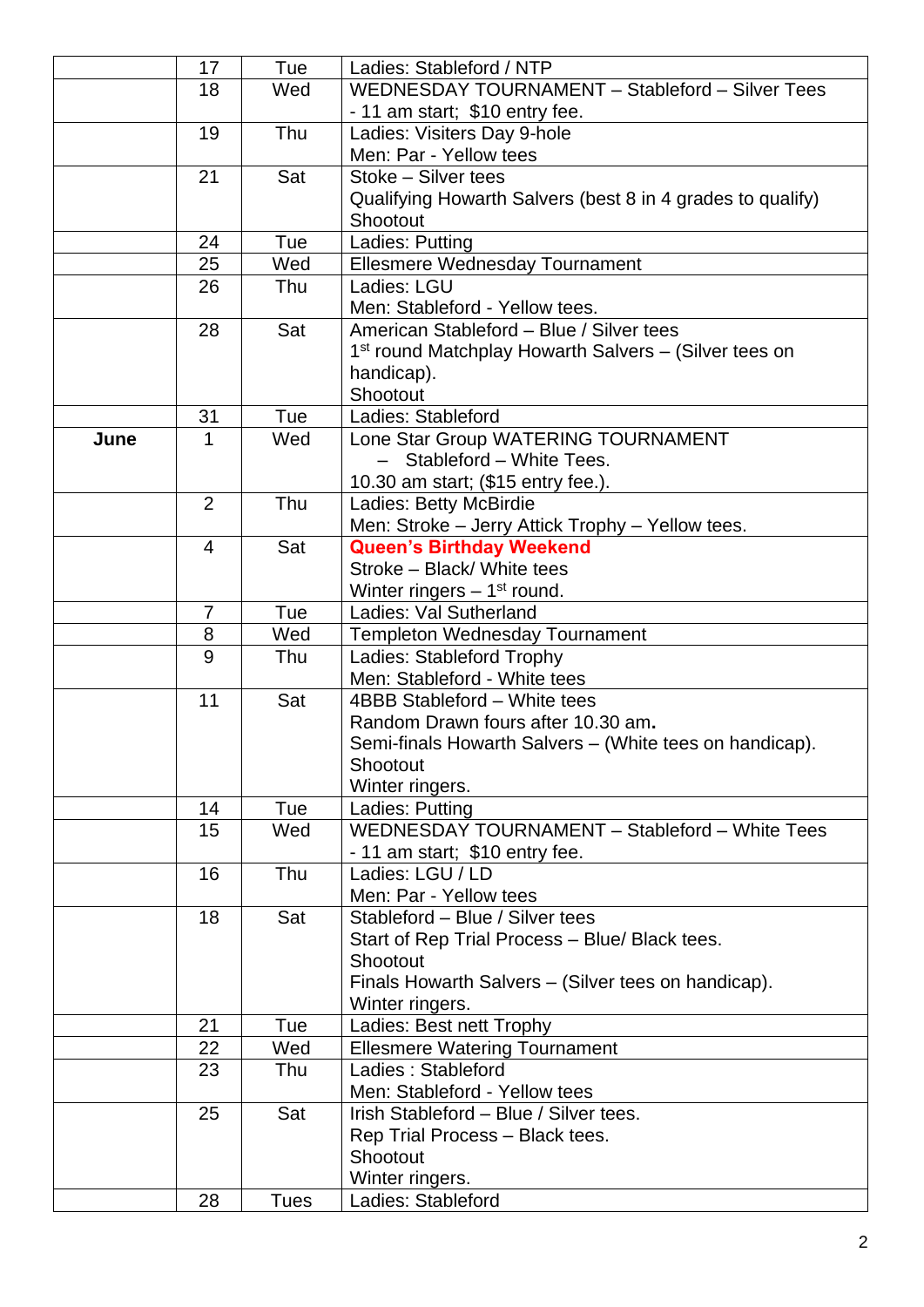| 29 | Wed | WEDNESDAY TOURNAMENT - Stableford - Silver Tees<br>- 11 am start; \$10 entry fee. |
|----|-----|-----------------------------------------------------------------------------------|
| 30 | ™hu | Ladies: Fun Game<br>Men: American Stableford - Yellow tees                        |

# **VETS CUP**

The 4th round was held last Saturday, and the competition is now hotting up. Twelve players have now completed the requisite 3 counting rounds.

Terry Hampton (a previous winner and obviously now a true veteran) has shot to the lead with a three-round total of 220. He could be hard to catch as those who play with him regularly know he always like to be out in front. However he is followed closely by John Brettell and Robert Pryce, both on 224 with Murray Angus and Greg Carr both on 225, and Andrew Wight on 228. The others range from 230 to 240 and would need more than a minor miracle.

There are some late starters who have completed only 2 rounds and of these Peter Monopoli 142, Paul Carpinter 145, David (the quiet man) Harvey 146 and Chris Cottrell 151 are also possible winners. Could one of these be the dark horse? although grey would probably be the more appropriate colour. Of the rest who have only 2 completed rounds Phil Olsen would need a net 65 or better and as for the rest enjoy your next round.

The 5th and final round is the coming Saturday. It is realised that will mean 2 in a row, but the competition was badly affected by the weather in February.

Anyway good luck to all those with a chance. Can anyone catch the rampant Hampton? John Matthews

# **CLUB NEWS**

### **New Members**

It is unusual, but there are no new members this week! (Second time this year!)

# **THE RYAN FOX REPORT**

*Through the initiative of Phil Olsen, we have been fortunate to have Ryan Fox agreeing to send the Coringa Golf Club regular updates on his golf season this year.*

Playing in Spain last week in the Handa Championship won by Pablo Larrazabal on 15 under Ryan shot rounds of 69,69,69,67 to finish on 6 under and tied for  $15<sup>th</sup>$  equal. Ryan said he was very rusty but happy with how he got it round. Short game and putting was tidy and managed my game really well. It was a very long week with lots of weather delays which you definitely don't expect in Spain.

Good luck for the season Ryan and we look forward to following your season.



## **MEN'S REPORT**

This Saturday, the 30<sup>th</sup> of April, is another Stroke round off the Blue and Silver tees for men and women off the Yellow tee blocks. These stroke rounds unfortunately are to catch up with the Vets Cup round missed earlier!

Last Saturday, the 23<sup>rd</sup> of April, was ANZAC weekend and a Stroke round off the Blue or Silver tees for men and women off the Yellow tee blocks. We had 91 playing with 34 off the Blue (great to see) and 57 off the Silver. What great numbers people, I thought, considering it was a long weekend. I heard Monday was a frantic day for Barry in the Pro-Shop with the course and carpark, full all day!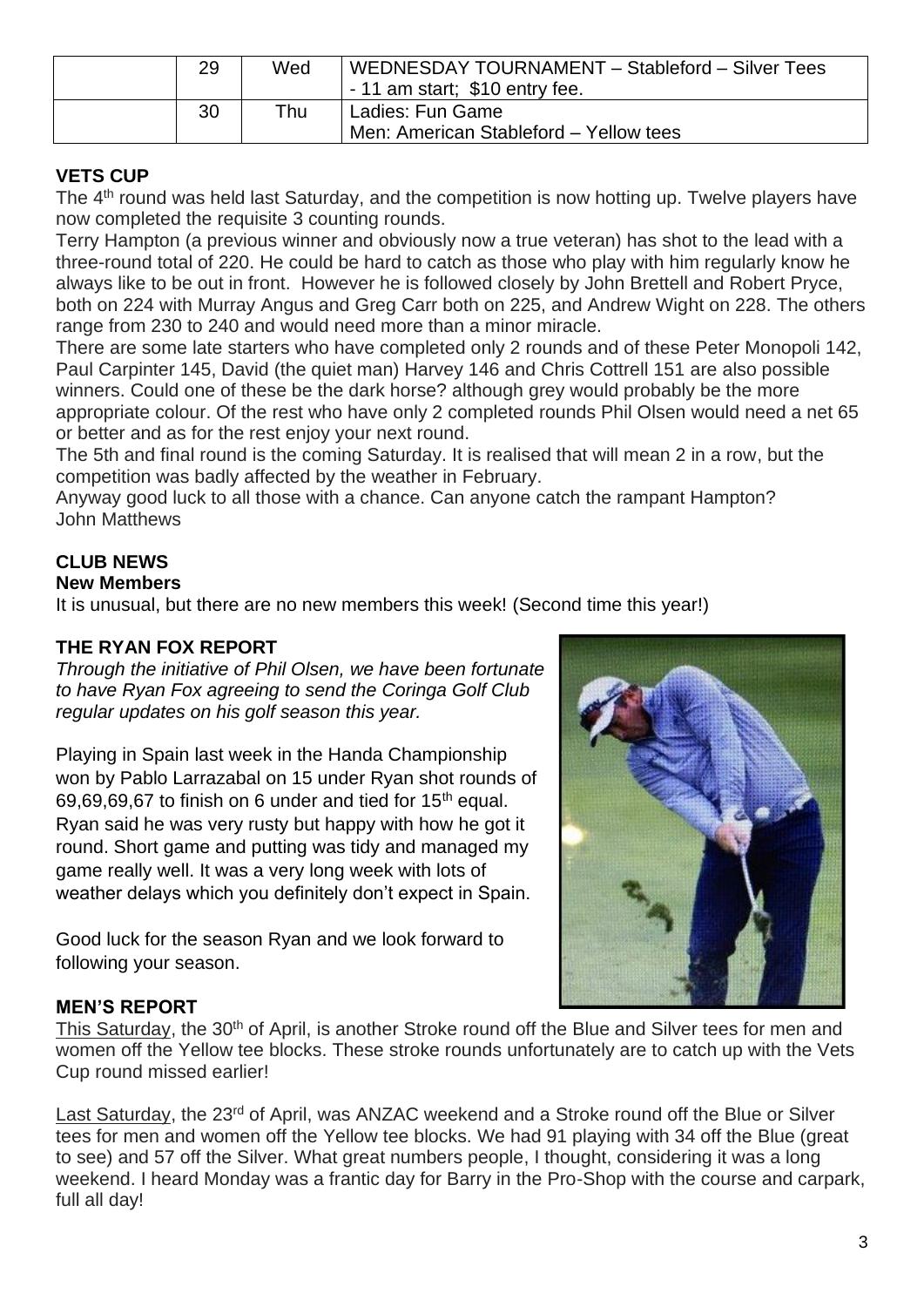What a great weekend's weather and a course still playing long but with superb greens! Well done, Rohan and Steve.

It is a shame to remind those many long-time suffering Warrior players, fans, and supporters, of the Monday night league game. What an action packed first half, and I thought the second half would be the same, but without all the errors. How wrong was I! All I will say it was lucky for me it was an evening game in Melbourne, as it made it very, very easy to go to sleep through the second half and afterwards!

Anyhow lets go to the results and talking about favourites picking up the prizes! Jamie Howard picked the gross with 71 and the two's jackpot and a very nice \$117! Our good friend Paul Tonkin was back out and shot a 69 in the Blue division which he donated back to the club. Thanks PT. In Division One Silver tees Garry Puddy shot 70, from yes, another favourite Allan McLelland and old time Warrior player Logan Edwards within a group on 72. In Division Two Silver Harry Lim with his new Scotty Cameron putter (kindly donated by 'Southern Interior Linings') shot the lowest nett score of the day and won with a 67 with Graeme Falloon and Peter Bailey on 68. Special mention must go to some more of our senior members all picking up prizes in this division Peter Monopoli and JM (John Matthews), with Doug Ames just missing out on a prize with a Nett 70 and Chris Cottrell on Nett 72. Great golfing guys!

The full results are available on the website.

### Canterbury Eagles Club

Gavin Paterson and Max Milesi will be out at the club on a Saturday in early May to sell the Canterbury Eagles fund raising raffles to Saturday players. The date is not set but could I ask members to please remember to bring some cash to pay to purchase raffles. The funds raised are used to support junior golfers in Canterbury.

Thanks very much Gavin and Max for your long-term support of the Eagles organisation.

## Canterbury Senior Golf Selector

I would like to congratulate John Rademakers on being asked and accepting the nomination to be a selector for the Senior Men's group within Canterbury Golf. Dutchy will be a great asset for the team with his wise and honest advice. Thanks very much for representing the club in this role Dutchy.

## Upcoming events

| 21 May ' | Howarth Salver' Qualifying in hopefully four divisions.  |
|----------|----------------------------------------------------------|
| 28 May   | First round of 'Howarth Salver' match play in divisions. |

## Closest to the Pin

Weekly Hancock's Wine and Beer Merchants

## Membership Welfare

If any members knows of a member who has a health issue or need a bit of help please let me know!

## **Comment**

It was great to have one of our previous club captains, Paul Tonkin, out playing on Saturday. PT was very complimentary of the condition of the course, greens and look of the clubrooms and environs.

This week the Tuesday boys have finished off the toilet block areas at #5 and #12. They look great! The toilets are being cleaned throughout the week so please treat them with respect. Last week I saw one of the ladies replacing the hand towel available for use. Thanks very much for that!

It is so good to see members working together to make our club environment better. Like you all I read in the last couple of newsletters that we had passed 500 members. That's an outstanding turn around and everyone should be very proud! Coringa Golf Club is a well operated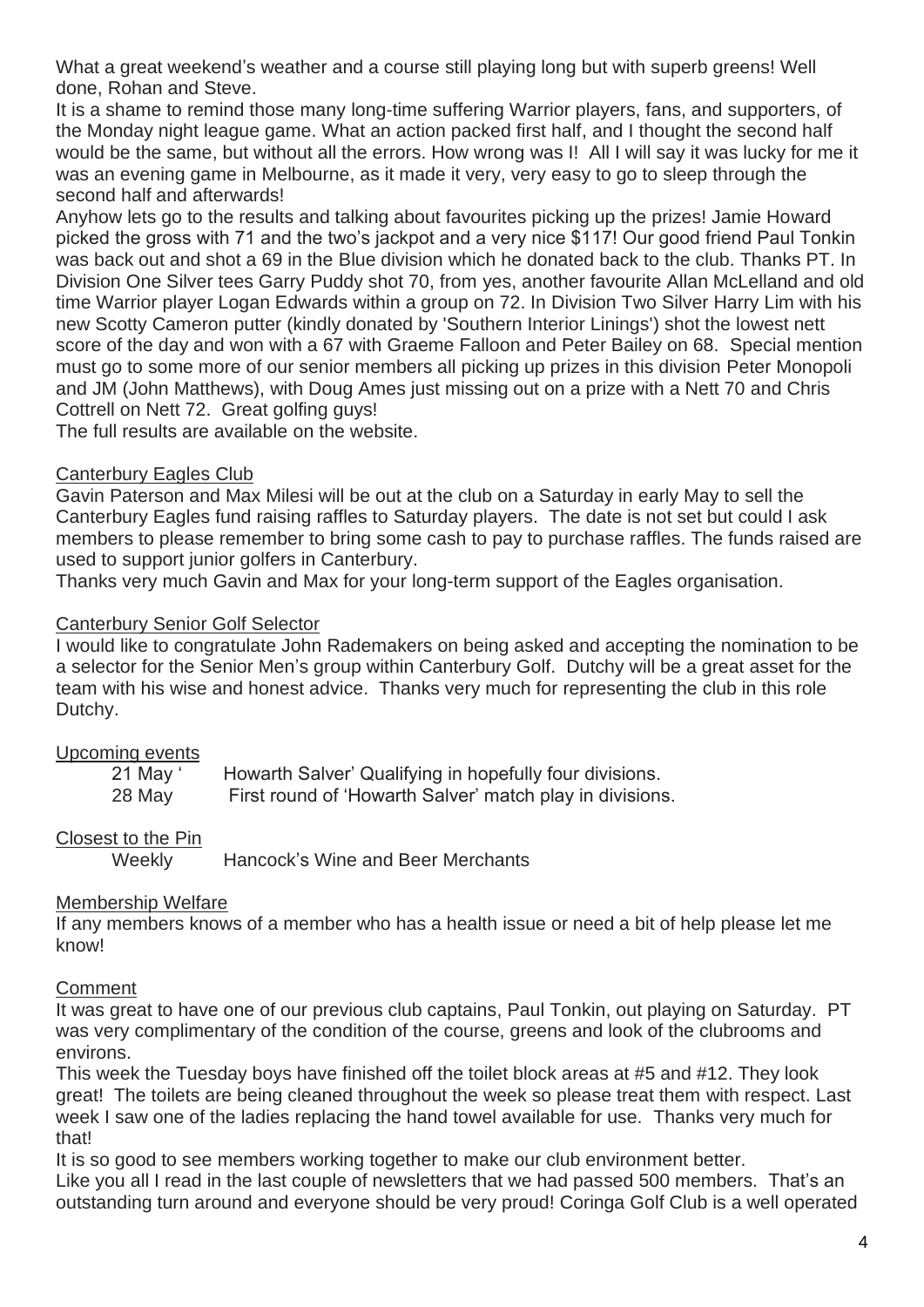club with a culture, a management and a financial operation based on our members. We are very well set to blossom for many years to come through the hard work of our board. Thanks guys! Get out there and enjoy the course and the company! David Harvey Men's Captain

# **LADIES REPORT**

**Tournaments** 

Rangiora 9-hole open on Friday 6th May Waitikiri on Monday 23rd May. For all tournaments, please contact Leigh on 0274340872 if you want to play in any of them.

Interclub

Semi Finals details are now out. Coringa will be playing Templeton at Tai Tapu on the 9<sup>th</sup> of May.

### Thursday – Club Day

Today we played Stablefords. Six Ladies played nine holes today for the Stableford Trophy. Ellen Buttriss came in first with 20 stablelford points and Myra Story second with 16. Next Thursday we are playing for Betty McBirdie trophy

#### **Saturdav**

Great morning for golf again. Four players turned up and (Anne Keh and Tracey Bruce) played their Links Competition for Saturday ladies with Anne coming in first with 38 nett and Tracey 2nd with 39 nett.

A tee off time of 9.05 has been booked. If you wish to join the Saturday Ladies, please go on line and book yourself in.

18-hole ladies- Dave Harvey is happy to accommodate you within the men's game on a Saturday

#### Sunday results

Five ladies played…Janet had 21 Stablefords with Fay second 17 Stablefords Starting time for next Sunday is 10. 30 am.

#### Tuesday

Lovely morning to play golf. Eight played Stablefords. Janice McPhail was first with 23 stableford points then Fay, Leigh and Janice Healey all had 18 with count back Leigh and Fay came second equal.

Next Tuesday we will be playing for the Val Sutherland trophy

#### **Thursday**

6 ladies played 9 hole golf for the Stableford Trophy competition. Winner was Ellen Buttriss with 20 stableford and 2nd was Myra Story with 16 stablefords.

**Don't' forget** that on Tuesdays and Thursday you need to have your card in by 9.15am, so that the draw can be put together

General news Please put in your Diaries July 5<sup>th</sup> for our midwinter lunch. Cost \$20 Anne Morgan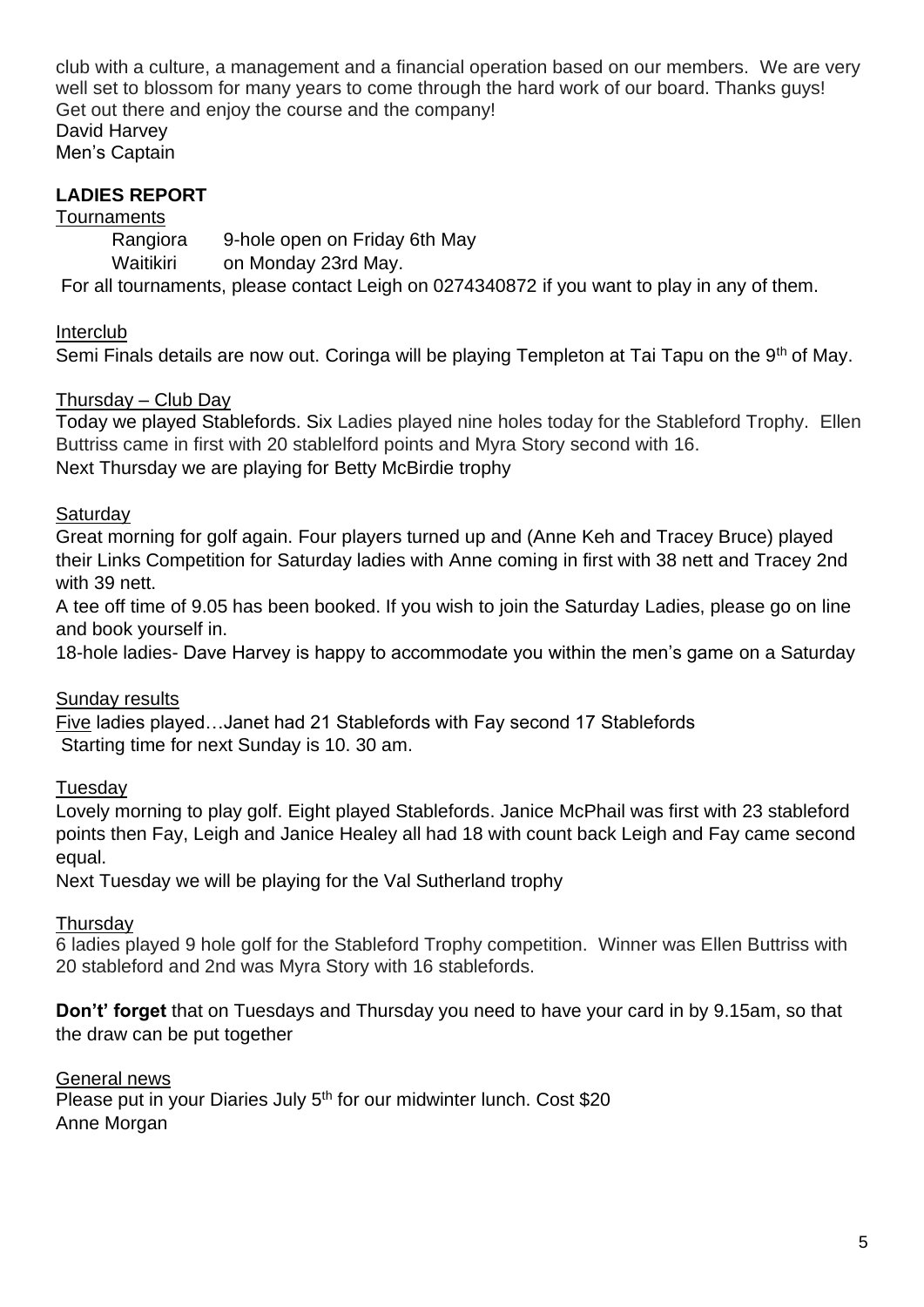### **WEDNESDAY GOLF**

# Ellesmere Wednesday Watering Tournament

On Wednesday, the 27<sup>th</sup> of April, we had nine out playing at Ellesmere (which included Albert Yee and Trevor Lee), in chilly, but otherwise good autumn conditions. The condition of the course was a bit drier than Coringa but in the best conditions I have seen the course in for many years. Ellesmere players are great supporters of our 'Lone Star and Joes Garage Group' tournaments so it would be great to increase our numbers.

Of our members, Terry Hampton won the First division with 37 stablefords from a group on 36 including Richard Kingsbury. For a change Walter Scott missed out by lot so will have to go to the supermarket for meat this fortnight!

Terry is starting to become a regular winner on Wednesdays and the suggestion from the board to the Match Committee was we should take on the Labour Governments lead to develop a policy to implement a wealth or winner's tax. The suggestion was if you win two weeks or two tournaments in a row, the match committee confiscates half of the second weeks winning and gives the confiscated product away to some needy individual! Now that may upset some big bangers but I don't want to be club captain next season so it won't worry me!!! Hahaha

#### \$15 'Lone Star and Joes Garage Group' Wednesday Watering Tournament

We will have our 'The Lone Star and Joes Garage Group' \$15 Tournament on Wednesday, the 4<sup>th</sup> of May. The tournament starts at 10.30 am and everyone must be on the course by 11.30. Just turn up and join group for a round between those times!

We will have vouchers from 'The Lone Star and Joes Garage Group', meat prizes from 'New World Bishopdale' and Closest to the pin and random draw prizes from 'Hancock's. Thanks once again to our sponsors.

David Harvey

## **THURSDAY GOLF**

A good field of 31 on a lovely, mild, sunny morning for a Stableford competition off the Yellow tees and the scoring matched the weather.

The full results were as follows:

- $1<sup>st</sup>$ Jimmy Anderson 42 (Take note, Mr. Handicapper!)
- $2<sub>nd</sub>$ Seamus O'Cromtha 39
	-
- 3rd John Matthews 38 (Not quite the ancient relic!!!!!!)  $4<sup>th</sup>$ David Stead 38
- $5<sup>th</sup>$ 
	- Mel Newburn 37 (35 on the back nine!!!)
- $6<sup>th</sup>$ Nick Frampton 36

The nearest the pins (Thanks to Hancock's) went to Peter Bailey (#17) and Wing Gin (#7). A

suggestion that we would only pay out if a 2 resulted was rejected by Wing!!!

There were 2's for Allan Harrison, Hugh Little, John Brettell and Peter Bailey.

Just a further reminder that from 12 May we will move to a 10.00 tee off to mitigate frost. Looking forward to next week and until then good golfing.

Chris Cottrell

For Thursday Men

#### **AND NOW**

What a Coincidence

A farmer went to a local bar and ordered a glass of champagne..

The woman sitting next to him said, 'How about that? I just ordered champagne too!'

'What a coincidence' the farmer said. 'This is a special day for me. I'm celebrating.'.

This is a special day for me too, I am also celebrating,' said the woman.'

'What a coincidence!' said the farmer. As they clinked glasses he added: 'What are you celebrating?'

'My husband and I have been trying to have a child and today my gynaecologist told me that I am